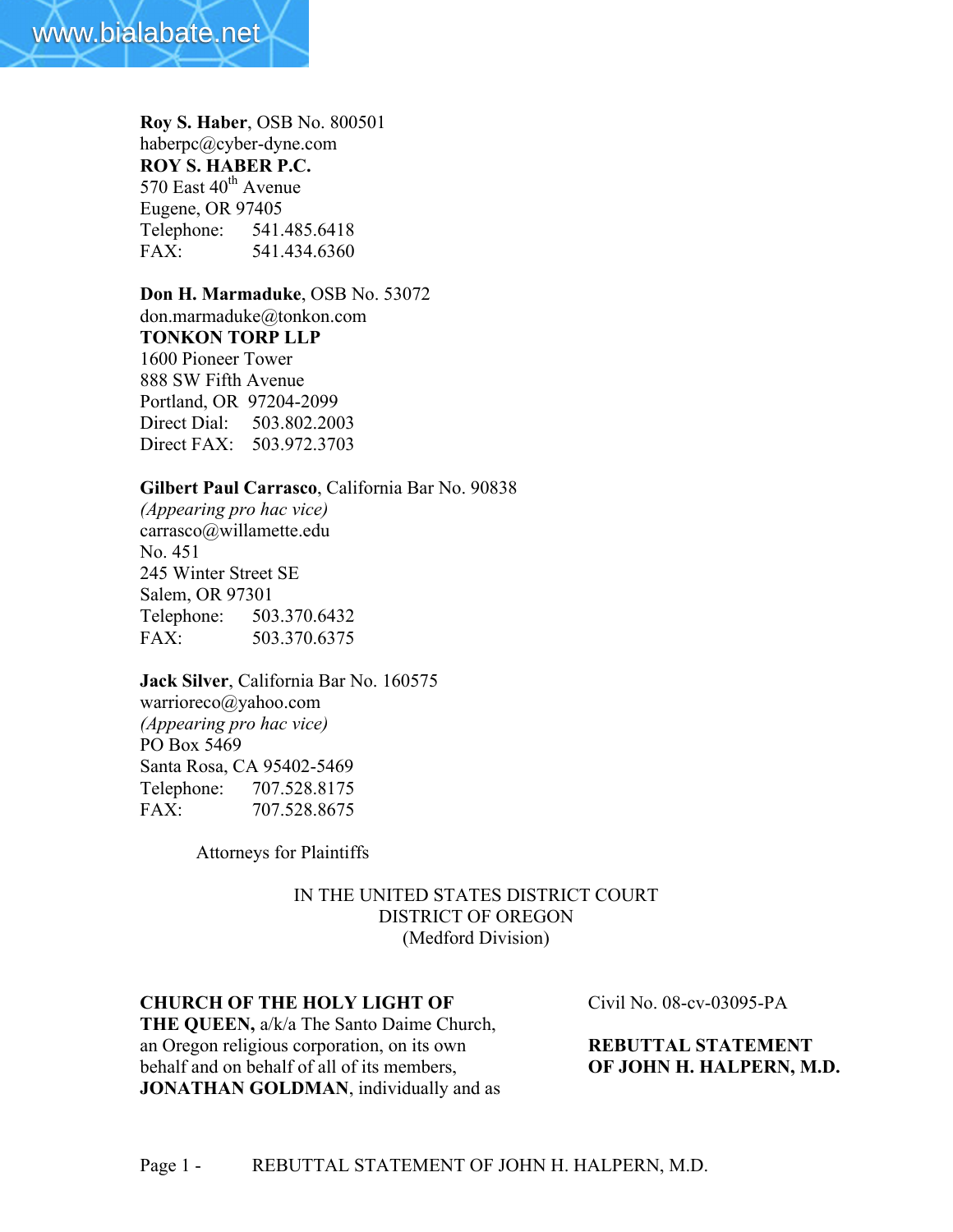

Spiritual Leader of the "Santo Daime Church," **JACQUELYN PRESTIDGE, MARY ROW, M.D., MIRIAM RAMSEY, ALEXANDRA BLISS YEAGER**, and **SCOTT FERGUSON,** members of the Santo Daime Church

Plaintiffs,

v.

**MICHAEL B. MUKASEY,** Attorney General of the Unites States; **KAREN J. IMMERGUT,** United States Attorney, District of Oregon; **HENRY M. PAULSON**, Secretary of the U.S. Department of the Treasury,

Defendants.

\* \* \* \* \* \* \* \* \* \* \* \* \* \* \* \* \* \* \* \* \* \* \* \* \* \* \* \* \* \* \* \* \* \* \* \* \* \* \* \* \* \* \* \* \* \* \* \* \* \* \* \* \* \* \* \* \* \* \* \* \* \* \* \* \*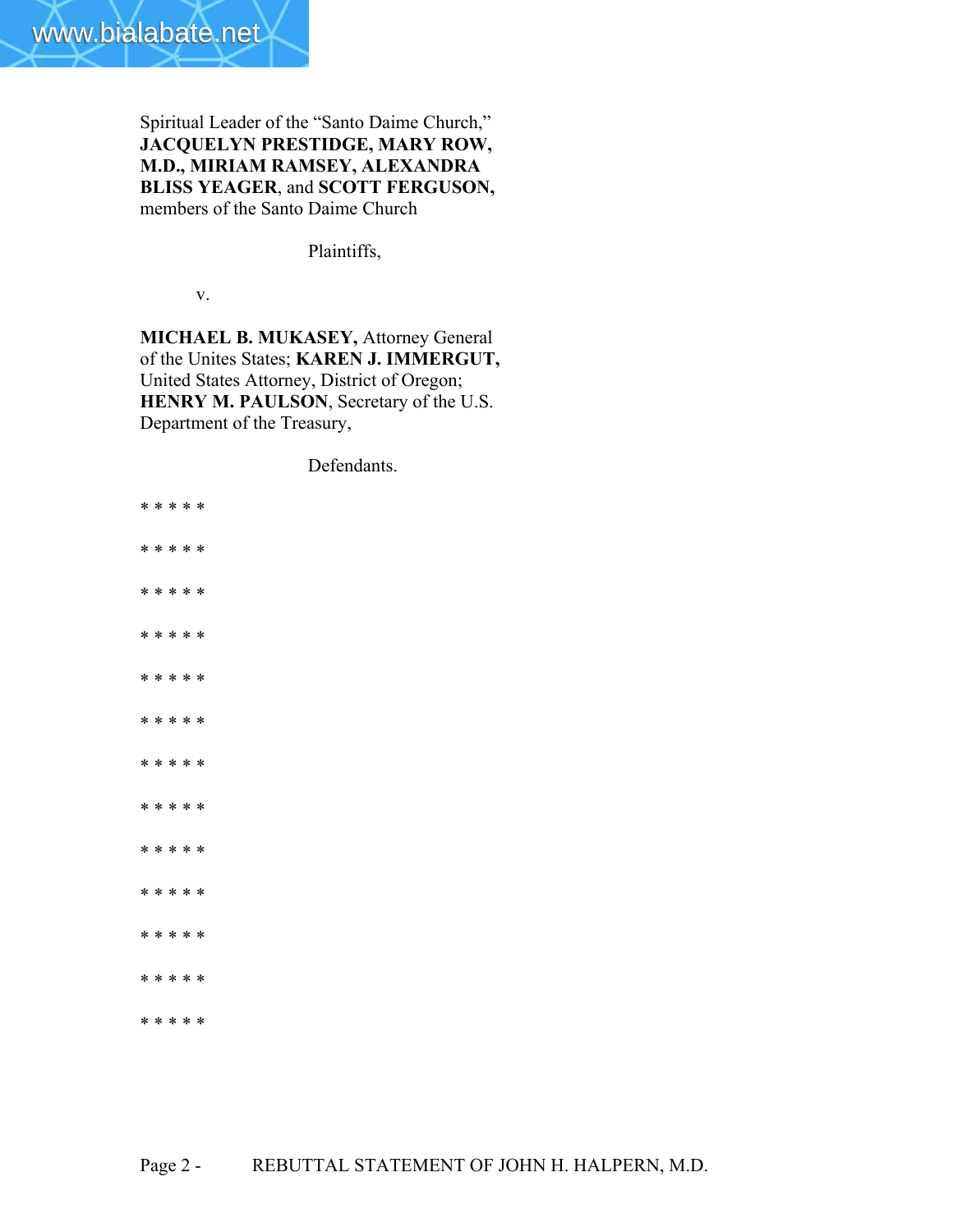This is the second report of John H. Halpern, M.D. For purposes of this report, I have read the reports of Thomas R. Kosten, M.D., Donald R. Jasinski, M.D., George S. Glass, M.D., P.A., Jerry Frankenheim, Ph.D., Loren L. Dawson, Shrihari R. Tella, and Alexander Walker, experts on behalf of the Government. The Government's experts, when their reports are taken in total, create a tremendous amount of misinformation or partial information, some of which overlaps among their reports. My present report contains additional information and context sufficient to make these deficiencies obvious.

## **Professional Background:**

In addition to a description of my professional work and credentials stated in prior report and listed in my Curriculum vitae, I am a physician who is Board Certified in General Psychiatry and who has completed a 3 year fellowship in drug and alcohol abuse research. In the ten years since finishing my residency training in psychiatry, I have treated many hospitalized patients and in outpatient private practice for drug and alcohol abuse and dependence and for those "dually diagnosed" with other psychiatric conditions in addition. I continue to treat such patients and I am sought out to consult on patients where hallucinogen abuse appears part of the presenting problems.

The research of hallucinogen users, including those who do so for religious reasons, is one of keen interest to me, especially as they fall within my stated area of research focus: the use and abuse of hallucinogens. Since psychiatry residency, this research has received the Ethel Dupont Warren Fellowship Award and the Peter Livingston Fellowship Award from Harvard Medical School to support my first year of full-time research as a post-doctoral research fellow of McLean Hospital's Alcohol and Drug Abuse Research Center (ADARC). Two additional years of this fellowship at the ADARC were funded by National Research Service Awards from the National Institutes of Health's National Institute on Drug Abuse (NIDA). My research and career next received 4 years of NIDA support (Mentored Patient Oriented Research Career Development Award), and I currently hold an Original Research Grant (R01) from NIDA on evaluating long-term cognitive consequences from the abuse of the structured amphetamine MDMA (an "empathogen" listed as a hallucinogen). My record of accomplishment has led to my current appointment as Assistant Professor of Psychiatry at Harvard Medical School, and I have been appointed Director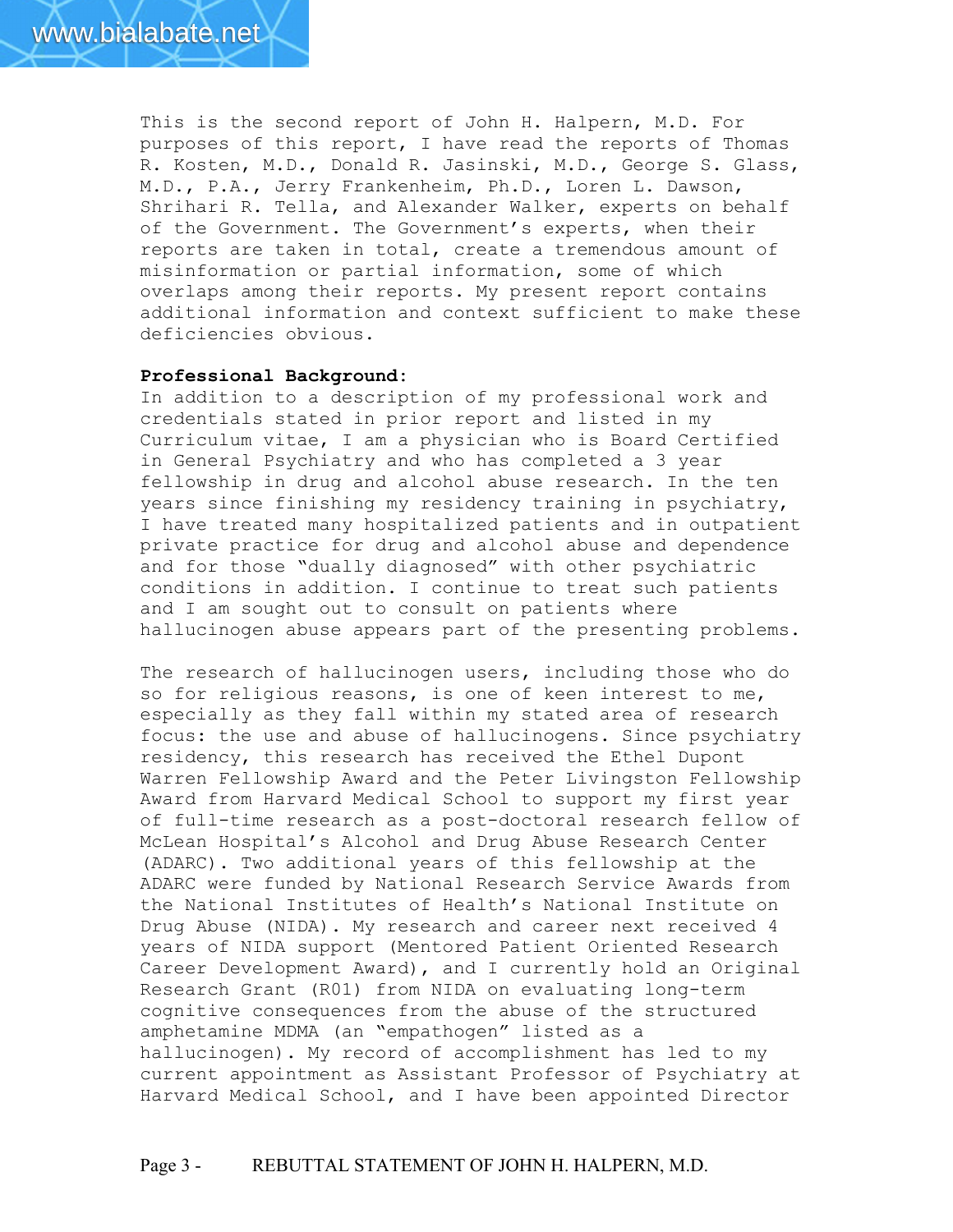

of my own lab, the Laboratory for Integrative Psychiatry, Addictions Division, McLean Hospital.

In addition to publishing studies and reviews related to hallucinogens, I have co-authored 4 medical textbook chapters on hallucinogen abuse.<sup>i,ii,iii,iv,v</sup> As part of my teaching responsibilities to Harvard Medical School and to Harvard residencies in psychiatry, I have co-led a seminar on addiction psychiatry to senior psychiatry residents and I lecture on hallucinogen abuse to psychiatrists completing their fellowship in addiction psychiatry. My NIDA funded study of MDMA and cognitive competence is quite similar in design to my evaluation<sup>vi</sup> (also NIDA funded) of members of the Native American Church (NAC), who consume peyote (containing the hallucinogen mescaline) as their religious sacrament. In the course of my research, I have screened close to 1000 NAC members and carefully interviewed approximately 500 about their drug and alcohol histories, psychiatric and medical histories, and about their use of their peyote sacrament. I have interviewed most of the active membership (approximately 34 of 40) of the Santo Daime group based in Ashland, Oregon. Vil I have interviewed over 200 MDMA users for the NIDA-funded study, to date.

My expertise therefore does not just derive from my extensive experiences as a psychiatrist treating those individuals seeking medical attention related to their ingestion of hallucinogens – my expertise also derives from a broader evaluation of users than the typical clinician, drug abuse caregiver, theologian, or university-based epidemiologist would encounter. To the best of my knowledge, no other living psychiatrist or other type of physician has completed more psychiatric evaluations and drug use histories of Americans who for religious reasons consume a sacrament that also contains a hallucinogenic drug. My professional work can directly inform on differences between Americans who ingest a religious sacrament that contains a hallucinogen and Americans who recreationally/illicitly ingest hallucinogens outside of a religious context.

## **Further information on my study of the Native American Church and its relevance for this present case:**

I have published in the peer-reviewed literature<sup>viii,ix,x</sup> and given presentations (including as an invited lecturer for two NIDA workshops)<sup>xi,xii</sup> on public drug policy related to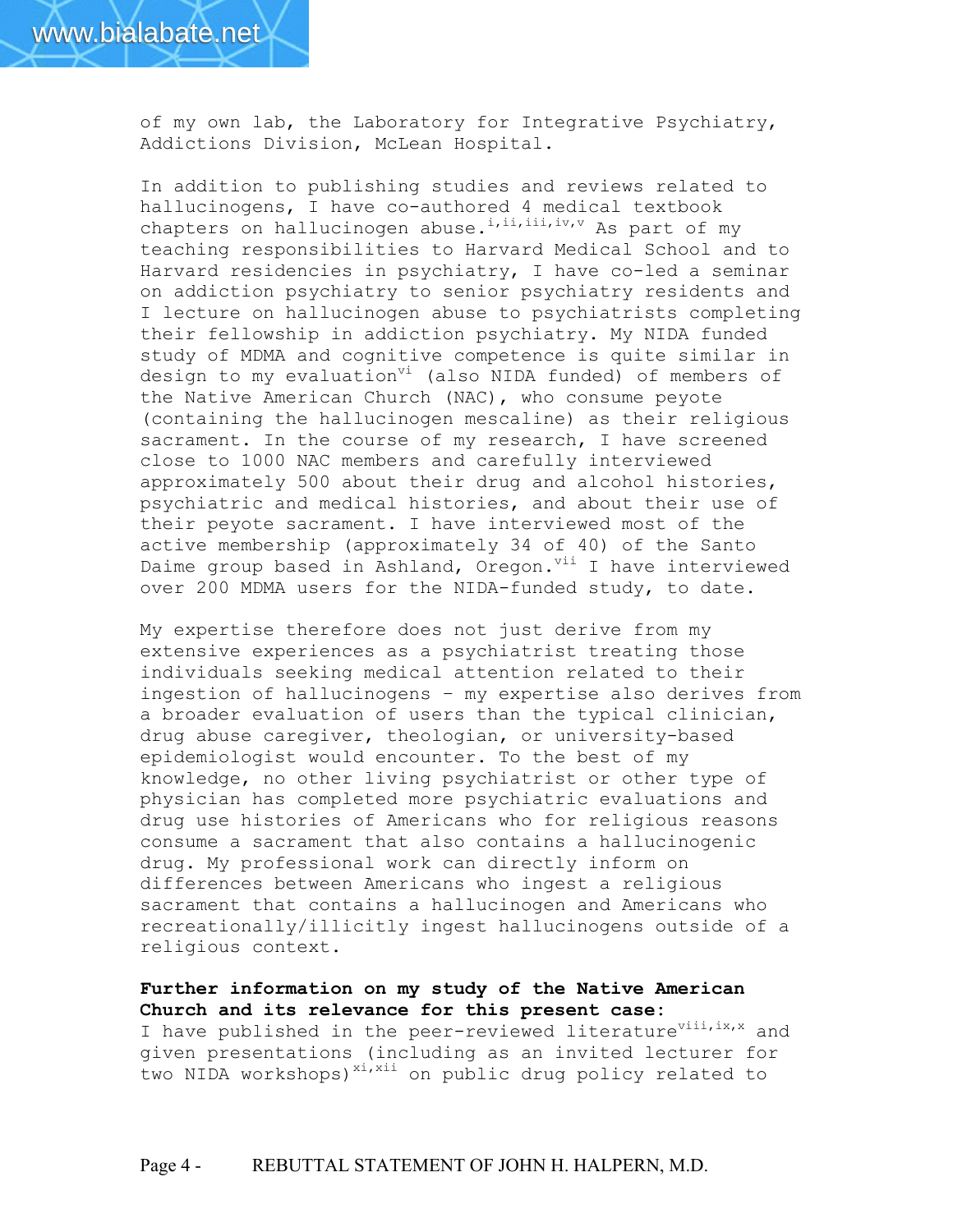the issue of religious sacraments that contain a hallucinogen.

The key misunderstanding for those unfamiliar with religions like the NAC (and Santo Daime) is the assumption that the ingestion of the sacrament is for inducing a hallucinogen intoxication – that these people seek "getting high" much like a person would in a recreational context. The Hon. Victor J. Clyde of the Chinle Justice Court, Arizona is a Navajo Native American and a lifelong member of the NAC. Judge Clyde once explained that if an NAC member ingested peyote outside of Traditional uses and recognized religious practices, then even that person is violating the Controlled Substances Act because that type of action meets the definition of "drug use" of that Schedule I hallucinogen. Context is key, however, because the purpose of sacramental use goes beyond the narrow definition of a "carrier medium" for dosing a Schedule I hallucinogen. Had the Government's experts taken into account the relevant legal and religious concepts that afford accommodation to the NAC's use of peyote, they would appreciate why I similarly describe the religious sacramental ingestion of Daime as the "non-drug use" of ayahuasca.

A religious sacrament of a legally-valid religion takes on meaning and definition beyond its physical form. By ignoring the concept of "non-drug use" within a bona fide religious context, several of the Government's experts assert that this religious practice should be evaluated by the FDA for safety and for medical utility. The NAC has never been subject to such a requirement for their peyote, nor have Orthodox Jews been forced to prove safety for intoxication with alcohol during the festival of Purim, nor have certain religions that reject childhood vaccination been required to prove lack of vaccination as "safe." The Code of Federal Regulations expressly states at 21 CFR 1307.31 (as of January 5, 2009) that "the listing of peyote as a controlled substance in Schedule I does not apply to the *nondrug use of peyote* in bona fide religious ceremonies of the Native American Church, and members of the Native American Church so using peyote are exempt from registration" (bold and italics emphasized). The Church of the Holy Light of the Queen (CHLQ)(Santo Daime) of Ashland Oregon is similarly accepted within their community (at the State level) as employing their Daime sacrament for a nondrug religious purpose: In November, 2000, the State of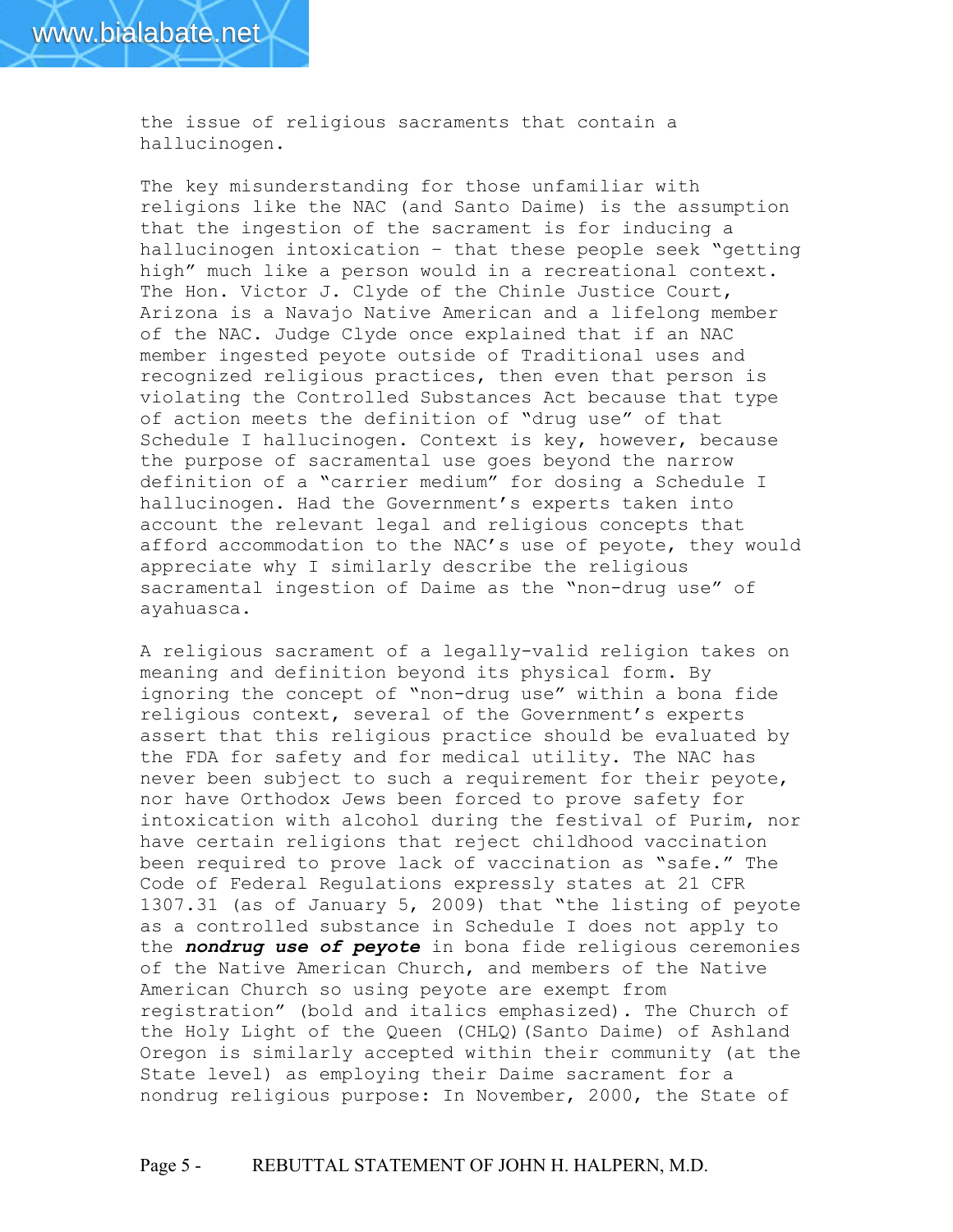

Oregon's Board of Pharmacy issued to CHLQ a religious exemption from Oregon narcotics control finding that, "the sacramental use of the Santo Daime tea in the context of a bona fide religious ceremony by practitioners of the Santo Daime religion as described does not constitute abuse of a controlled substance." At no point in my prior report did I intend to imply that religious Daime ingestion erases the presence of a Schedule I hallucinogen, DMT. However, the Government's experts should not ignore in their evaluation the important nondrug function of Daime as the accepted sacrament of followers of Santo Daime.

NAC members consume peyote because it is their sacrament and not because it contains mescaline. NAC members do not consume "San Pedro cactus" (*Echinopsis pachinoi*), a common ornamental cactus, <sup>9</sup> that contains mescaline in sufficient amounts for inducing intoxication. Peyote is collected only in the wild in Texas along the border with Mexico but the San Pedro cactus can be legally purchased from gardening centers. Even so, the NAC needs peyote because that is their sacrament and, similarly, they have no religious use for San Pedro cactus because that is not the NAC's sacrament. The Santo Daime consume ayahuasca ritually prepared as Daime made from the *Banisteriopsis caapi* vine and the leaves of the *Psychotria viridis* plant. There are wild plants growing throughout much of the United States that contain DMT (such as *Desmanthus illinoensis* – "prairie bundleflower") $^9$  or contain MAOI beta-carbolines (such as Passiflora incarnata – "passion flower"; Peganum harmala – "Syrian rue")<sup>9</sup> and the combination of such plants can be brewed into a tea approximating ayahuasca. Even so, the Santo Daime needs Daime ayahuasca because that is their sacrament, and, similarly, they have no use for other plant sources of DMT or MAOIs because those other plants are not Santo Daime's sacrament.

Sacramental use (whether NAC or Santo Daime) is within a carefully controlled environment in which those in attendance share intent to express their faith through participation. The setting is the religion's place of worship. Believers' mindset, in general, will be respectful to the seriousness of the ceremony and the demands for fulfilling specific rituals, such as prayer and song. In other words, careful attention is paid to "*set and setting*." "Set" refers to the personality, expectations, and preparations of the user, and "setting" refers to the environment and context within which the user will ingest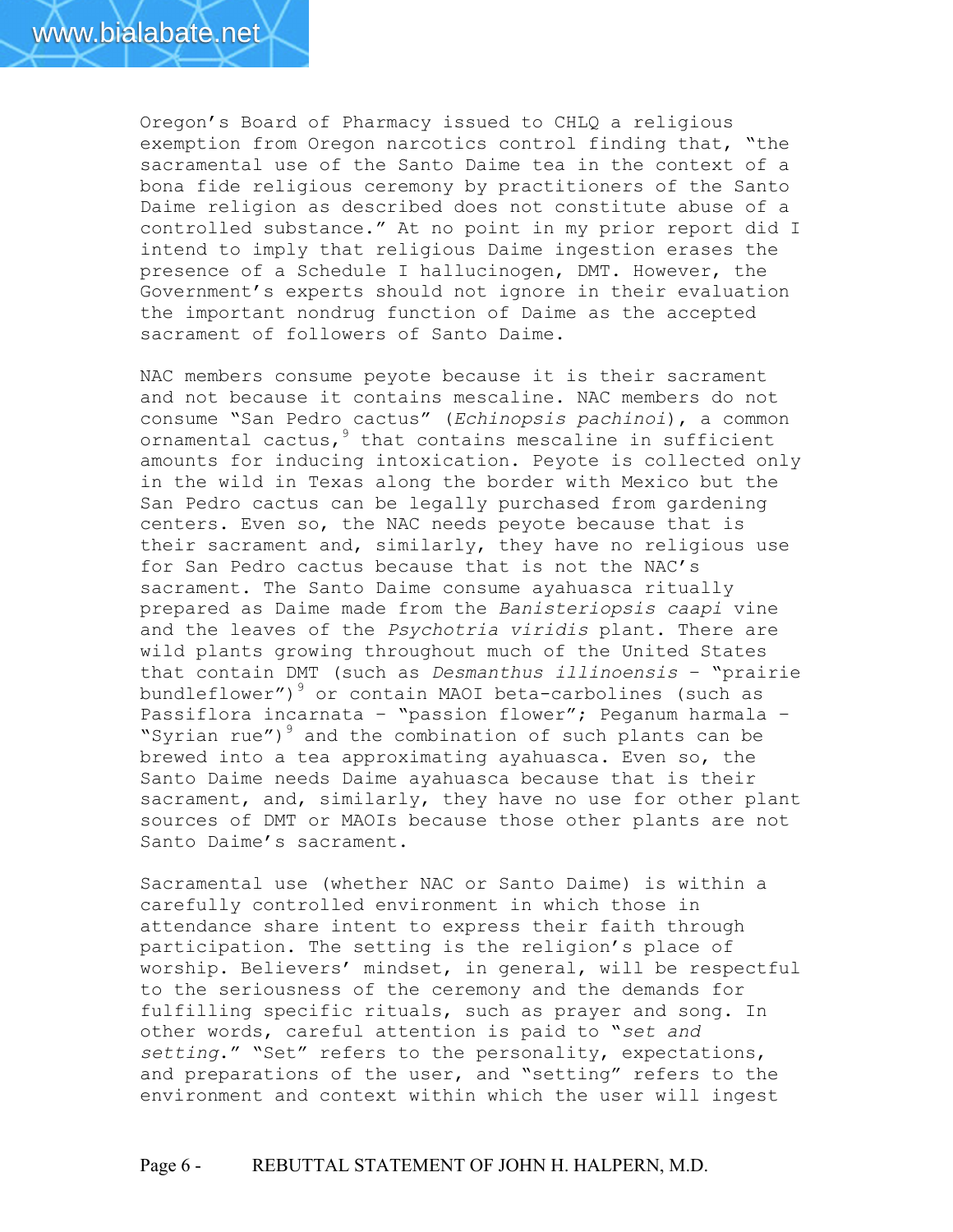the hallucinogen. Clinical research with hallucinogens and in evaluation of users in the general population led to the observation that extent of attention to set and setting can positively or negatively impact the hallucinogenic experience (with less attention related to greater risk for a negative experience).<sup>xiii,xiv,xv</sup> Those Government experts reviewing health risks to the consumption of hallucinogens have not provided data that such harms would reasonably be predicted to occur when taken within a religious context by Americans. I am not aware of any data published or unpublished that links psychological harms to sacramental hallucinogen use. In fact, my data on the Native American Church, the only study to date on long-term health consequences for Americans from religious peyote use, failed to capture any such harms but did report better psychological wellness in comparison to healthy, normal controls on most sub-scores of the Rand Mental Health Inventory.<sup>6</sup> This study, completed with NIDA support, had a large population of subjects, had matched comparison groups, and had neuropsychological data collected blind to group assignment. The study completed of American Santo Daime members<sup>7</sup> is similar to earlier work with the NAC, but the results from this Santo Daime paper appear consistent with similar data collected from NAC members. Santo Daime members, just like with NAC members, described in their interviews the central importance of partaking of their sacrament for prayer. None of the Santo Daime members or NAC members I interviewed met criteria for the psychiatric diagnoses of hallucinogen abuse, hallucinogen dependence, hallucinogen persisting perception disorder, hallucinogen intoxication delirium, hallucinogen-induced psychotic disorder with delusions, hallucinogen-induced psychotic disorder with hallucinations, hallucinogen-induced mood disorder, hallucinogen-induced anxiety disorder, or a hallucinogen-related disorder not otherwise specified. In my ongoing NIDA-funded study of Rave (all night dance) attendees who use MDMA, several participants met criteria for a hallucinogen-mediated psychiatric disorder: none of those subjects have a past or present history of involvement in the Santo Daime or NAC or in any religious practice involving hallucinogen consumption. The best evidence to-date is that the religious use of Daime or Peyote does not appear to harm such users and may contribute to overall benefits derived from active participation in an organized religion.

Comparison to the NAC is also relevant because the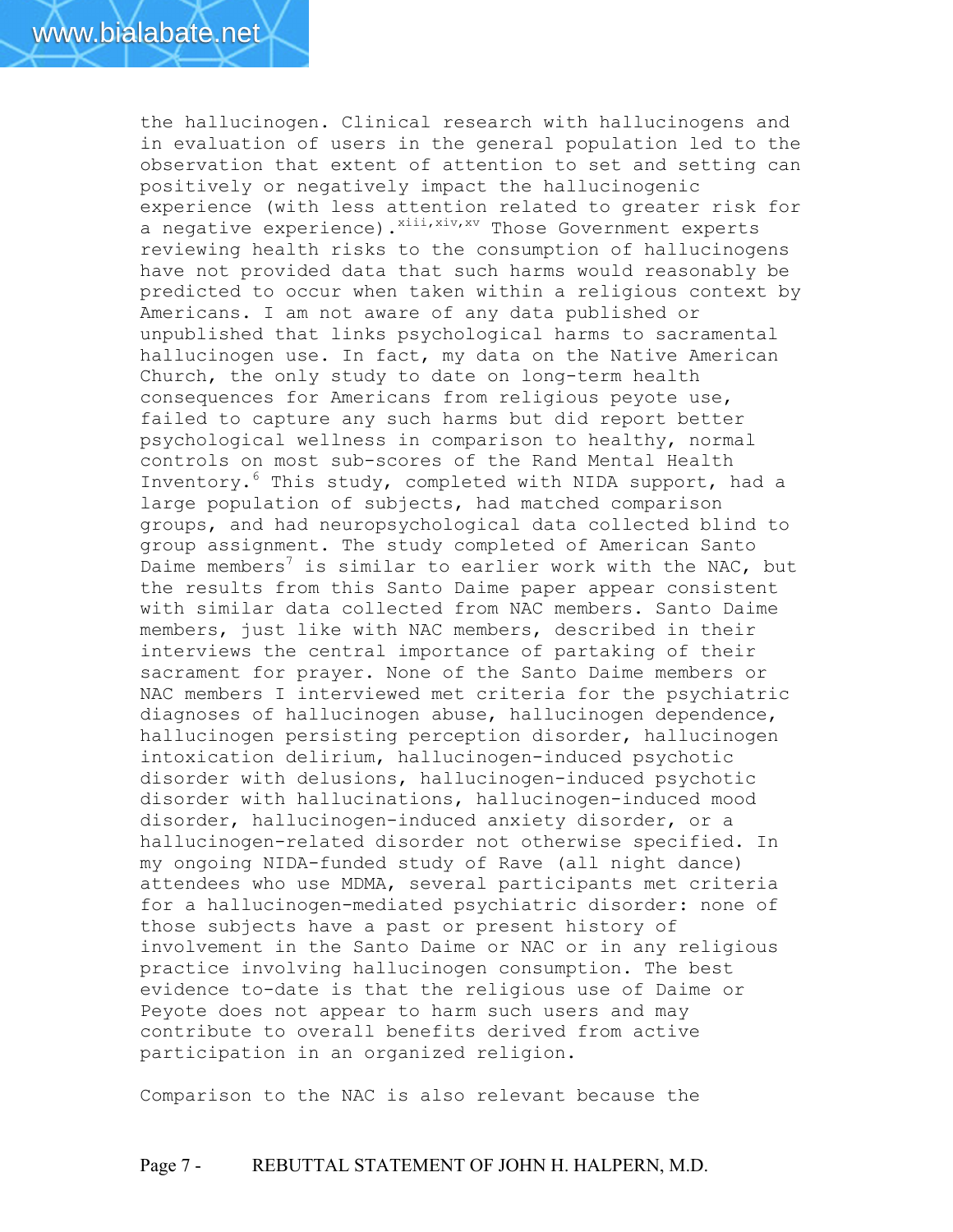Government Experts who predict harms from repeated religious ingestion of hallucinogens must then hold similar concerns regarding the NAC's use of peyote. My NIDA-funded multi-year study of long-term cognitive and emotional health of NAC members versus non-members failed to identify any evidence in support of such predictions of harm.<sup>6</sup> There is no other published data that shows such fears firmly realized, despite hundreds of thousands of members and a ceremony extending back into pre-history. The NAC does not do screening interviews of potential members using standardized written forms: it is only enough that such people feel called to participate. One could assume, much as the Government experts do with ayahuasca, that there may be risky drug-drug complications surrounding peyote ingestion, or that there may be special risks to populations thought vulnerable to adverse effects from the ingestion of hallucinogenic peyote/mescaline (such as individuals prone to psychotic disorders). There are no such focused medical/psychiatric evaluations at all however within the NAC. The NAC cares for its own membership and if there were problems, they would seek out advice or take corrective action. Yet no such problems documented or observed have been realized among Native Americans in the ways that the Government's Experts think reasonable to predict from the Santo Daime expressing their religious faith. Without any such protections or evidence of need for such protections, the NAC is steadily growing in population, is pan-Tribal, and remains the largest single faith of Native peoples of the United States. The only "paperwork" expected of an NAC member is to at some point obtain their "Membership Card" in which the only data collected is their full name, address, telephone number, tribe name, and tribal enrollment number (see attached example of a blank membership form of the Native American Church of North America).

Peyote distribution for the NAC is regulated by the Texas Department of Public Safety and the U.S. Drug Enforcement Administration. Millions of "buttons" of the dried crown (cut top) of the cactus are harvested and sold at reasonable cost (and for less) to the NAC across the United States each year and arrests for diversion are extremely rare, if ever. Accommodation of the NAC's need for their sacrament is evidence that it is possible to design effective oversight. 21 CFR 1307.31 states, "Any person who manufactures peyote for or distributes peyote to the Native American Church, however, is required to obtain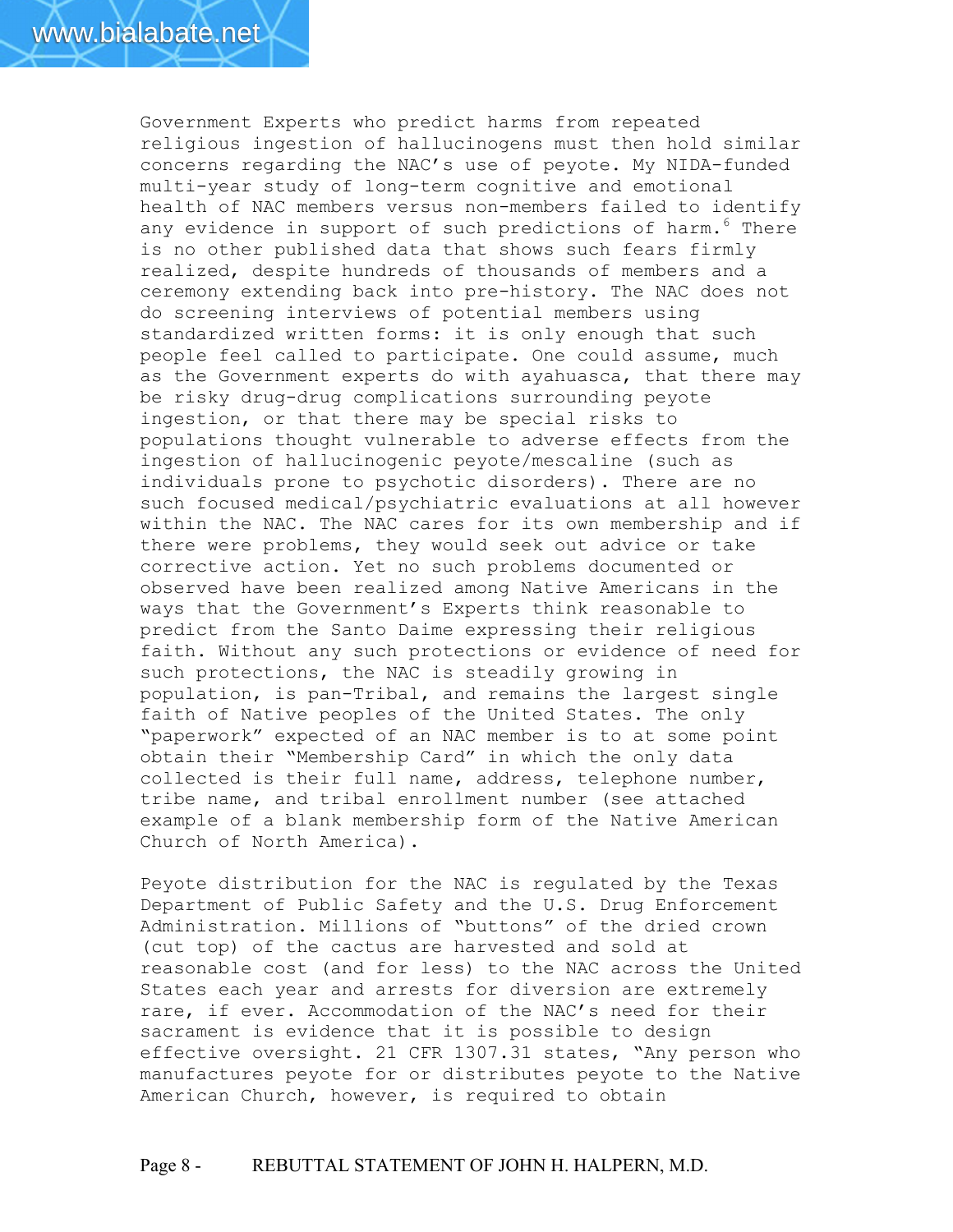registration annually and to comply with all other requirements of law."

None of the Government's experts have been confronted in clinical research with the delicate issue of exploring the consumption of a hallucinogen-containing religious sacrament by believers. The need for community outreach, building trust, communication, and confidence in the integrity of study administration and reporting – all can take on special cautions and hesitations when the research is of individuals fearing persecution for their religious beliefs. The first two years of my work with the NAC was primarily community outreach and informational, holding meetings across Navajo Nation and with various community, hospital, tribal, and NAC leaders. Research requires much groundwork: they start out slow and with smaller numbers than later studies. Interim and pilot data can and should be published as it will also improve chances for receiving federal support for larger, more ambitious efforts. This is the model of research development employed in my work with Native Americans and it is a similar approach with American Santo Daime. The Government's experts that catalog deficiencies and their suggestions for improvements to my first published study on the Santo Daime are free to attempt replication of this work or to improve upon it but in science they cannot invalidate peer-reviewed results in the absence of conflicting evaluable data. My research group remains committed to expanding our work and accurately publishing our findings. Especially with federal support, a larger study of American Santo Daime members would address a larger range of potential study confounds. This is what we completed in our final published report of the Native American Church.

## **Comparing ayahuasca and DMT to other hallucinogens is of limited value**

Several Government experts attempt to equate Ayahuasca use to DMT use and to LSD. Evidence offered in support is that animal studies have showed partial cross-tolerance to DMT for animals trained for LSD, that the psychoactive effects are "similar," and that hallucinogen abusers have included abuse of DMT along with other hallucinogens. However, conclusions about the pharmacology of ayahuasca and the consequences of such use can only be drawn with reasonable accuracy from actual studies of the pharmacology and consequences of ayahuasca. The use of hallucinogens for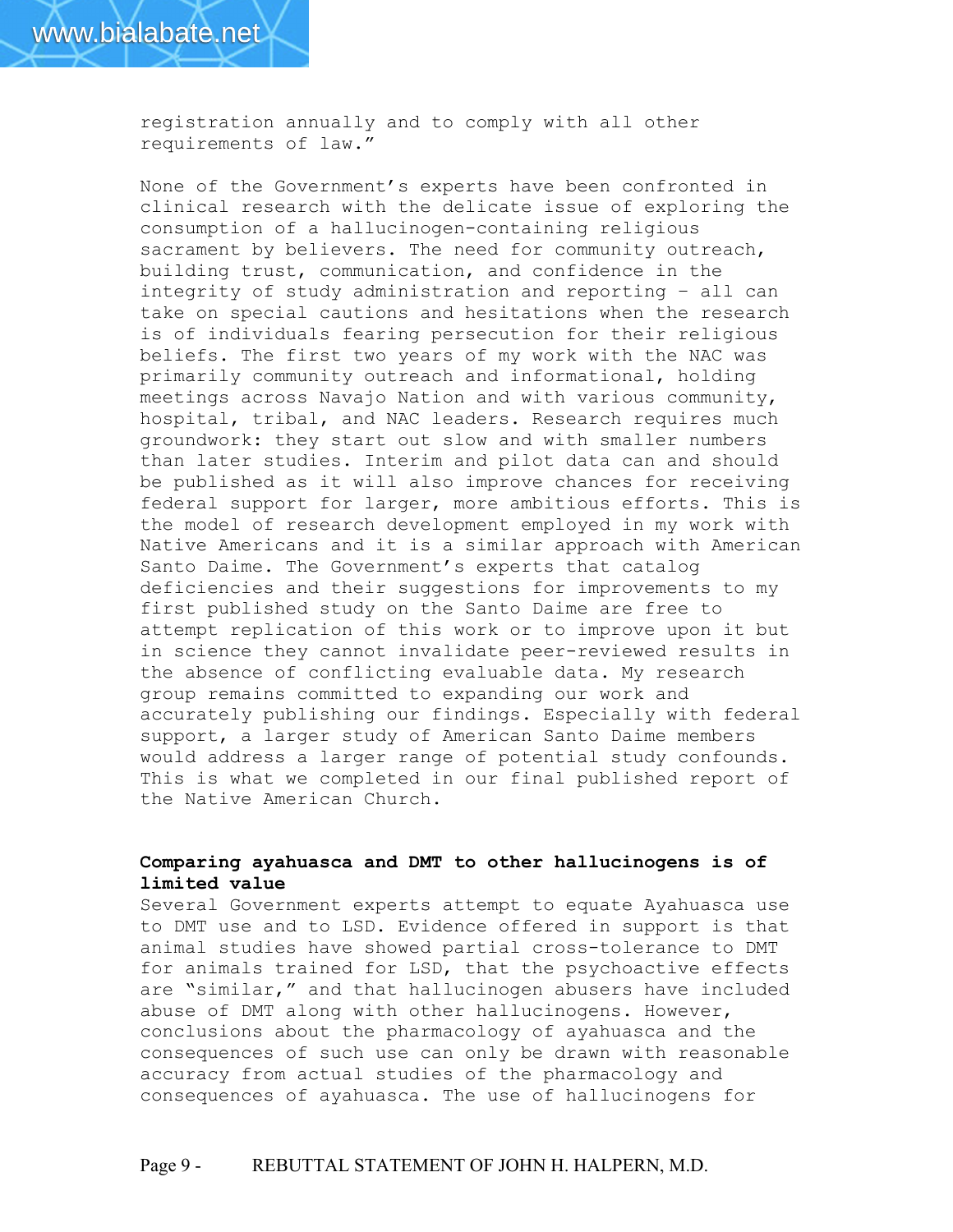religious and tribal purposes predates the founding of the United States, but there is no historical record of harms consistent with those predicted from evaluations of hallucinogen abusers. Speculation that a drug is similar to a better known and studied drug has many pitfalls and those pitfalls should be clearly described.

Studies that show only partial cross-tolerance between LSD and DMT also report full cross-tolerance among LSD, psilocybin, and mescaline. Another interpretation is then that while there are commonalities among these drugs, they are not identical. Moreover, what is observed to induce full substitution in animals does not equate to proof of hallucinogen activity in humans. 2-Bromo-LSD (BOL) induces cross-tolerance to LSD: when BOL was administered to human subjects over 1 to 2 days, it blocked the psychoactive effects of LSD given next. xvi BOL in drug discrimination studies also show full-substitution with LSD.<sup>xvii,xviii</sup> But BOL is not psychoactive in humans.

What about equating ayahuasca with LSD because both LSD and DMT are "psychotomimetic?" The term "psychotomimetic" originates from the early 1950s when scientists were trying to better understand psychotic disorders. The term fell out of favor because, in fact, hallucinogens are not psychotomimetic – the intoxication does not induce "model psychosis." For example, hallucinogens induce visual hallucinations that are quite rare in psychotic disorders. The claim for DMT to be "psychotomimetic" also was related to awareness that DMT is found in trace amounts in the human brain, but DMT level is non-specific to psychosis.<sup>xix</sup> Rather than be a promoter of psychosis, endogenous DMT has been postulated to suppress symptoms of psychosis. $^{xx}$ 

Conclusions about the pharmacological or psychological effects of ayahuasca cannot be fully extrapolated or determined with scientific accuracy from data on LSD or other hallucinogens. There is no statistical method to extrapolate risk from evaluations of better known hallucinogens to DMT. And so, rather than offer a quantifiable assessment of the risk of DMT and/or ayahuasca, the Government's experts appear to rely on opinion drawn from review of limited research and general concerns for public health. When looking at epidemiological surveys of drug use in the United States, risk to public health from hallucinogens is quite small even though hallucinogens are ingested by a larger population of users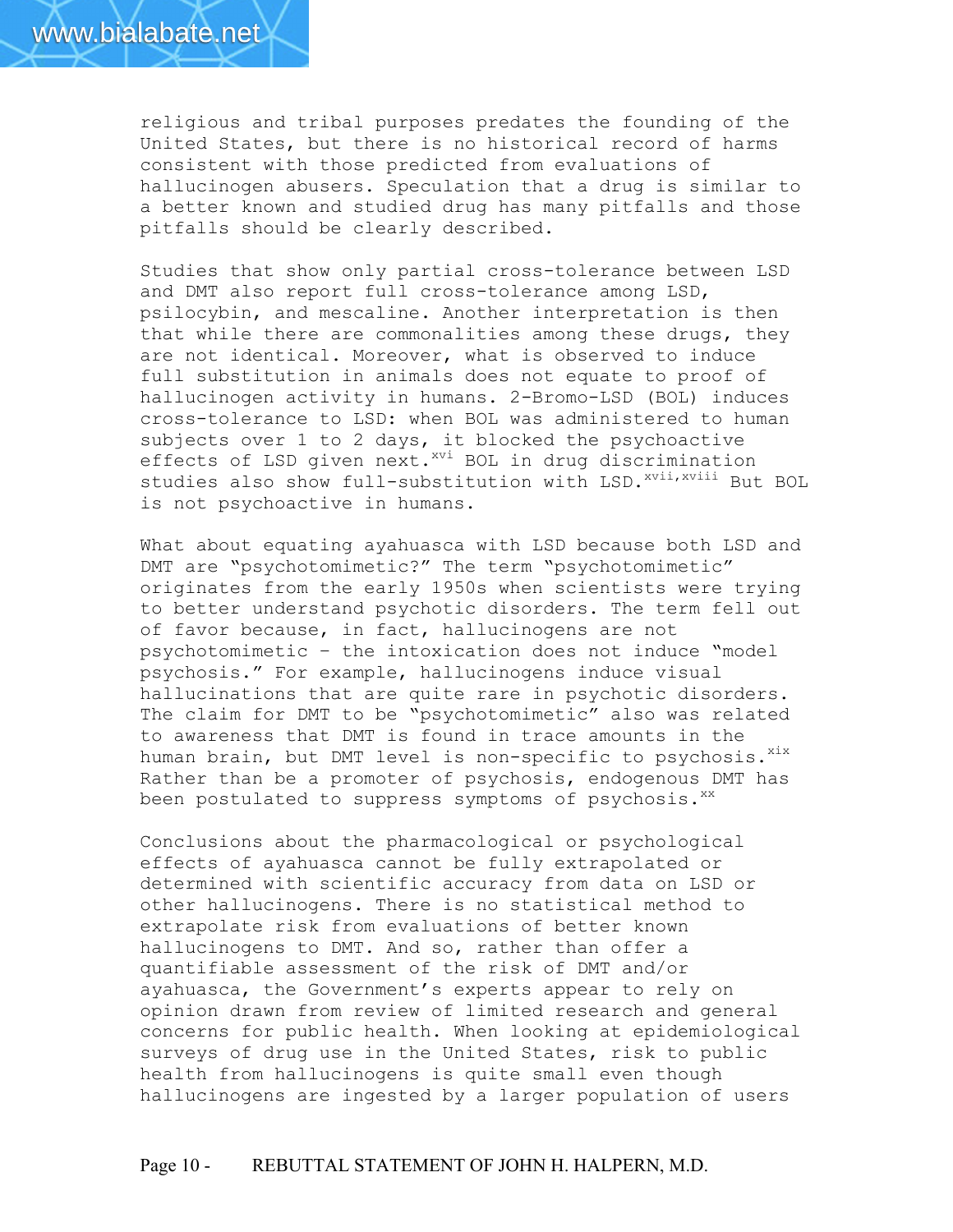than in the 1960s. The federal government's Substance Abuse and Mental Health Services Administration's (SAMHSA) National Household Survey on Drug Abuse (NHSDUH) estimates (for year 2006) that of Americans aged 12 or older: close to 4 million used hallucinogens that year with 1.1 million trying one for the first time ever, and some 35.3 million Americans have tried one at least once in their lifetime.<sup>xxi</sup> SAMHSA's Drug Abuse Warning Network (DAWN) data estimates (for year 2005) 16,408 emergency room visits for the entire United States involved a hallucinogen (not including PCP: 7,535) with 10,752 for MDMA and less than 1,900 for the classical hallucinogen LSD (out of a total of 1.45 million drug-related visits).<sup>xxii</sup> Scientists applying a nine-category matrix of harm to drugs of abuse ranked LSD lower than alcohol, tobacco, and marijuana. $^{xxiii}$ 

There are no published studies that compare the pharmacology of ayahuasca to LSD. There is one published study that compares the human pharmacology of DMT to LSD and mescaline.<sup>xxiv</sup> In this study, Dr. Stephen Szara selfadministered DMT by intramuscular injection from 10 mg to 150 mg and offered his subjective observations and comparisons to his self-administration of LSD (100 mcg by mouth) and to his self-administration of mescaline (350 mg by mouth). The "most outstanding" difference observed was DMT's quicker rate of onset and very short duration of action. Emotional reactions to DMT and mescaline were described as "euphoric" but "anxious" for LSD. Dr. Szara, it should be noted, eventually became Chief of the Biomedical Research Branch of NIDA.

The pharmacological effects of ayahuasca cannot be extrapolated from data regarding the chemical structure of LSD or other hallucinogens, because, as mentioned above, there are many compounds with similar chemical structure that are not hallucinogenic. Moreover, the chemical structure of hallucinogens cannot predict the pharmacological effects of DMT in combination with the beta-carboline MAOIs that make DMT orally active. Nor can studies of LSD or other hallucinogens' agonism or antagonism at specific neuroreceptors of the brain predict the pharmacological effects of ayahuasca. In fact, the agonism and antagonism of ayahuasca is likely different at some neuroreceptor targets than DMT alone.

### **Ayahuasca and toxicity**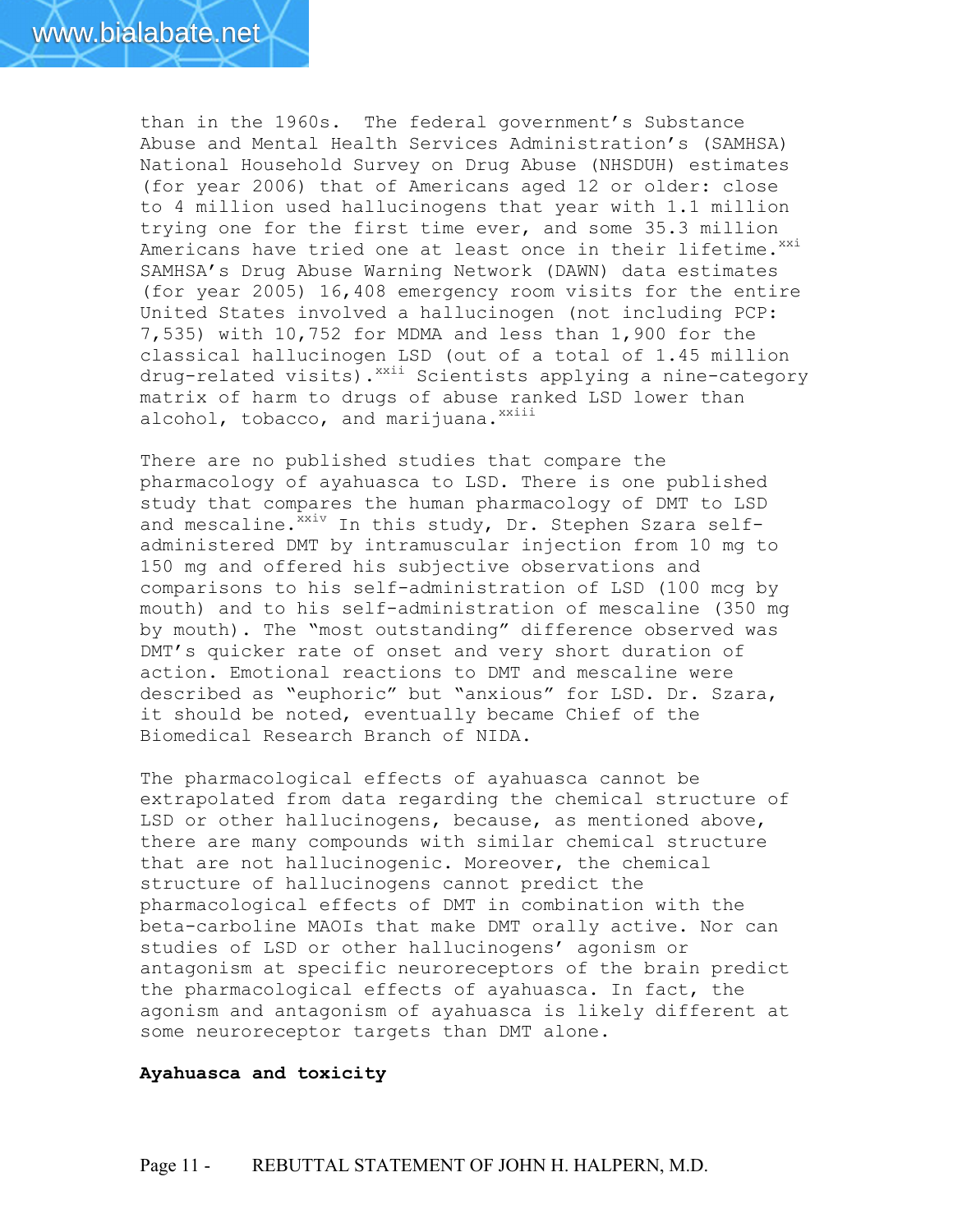Toxicity refers to the extent of damage to an organism caused by an exposure to a substance is able to damage an exposed organism. A central concept of toxicology is that effects are dose-dependent; water alone in copious amounts can intoxicate and prove lethal (polydipsia), whereas for even a very toxic substance, such as the pufferfish's tetrodotoxin, there is a dose below which there is no detectable toxic effect. Clinical toxicity from ayahuasca has not been quantified to specific dose but the most common adverse reaction is ayahuasca's reliable induction of nausea and associated vomiting. Purging of ayahuasca will obviously lessen the total exposure to the chemicals contained in ayahausca and suggests an upper-limit protective threshold for intentional dosing. Ayahuasca related nausea/vomiting has not been reported as "desirable" but Santo Daime members have stated that it is a marker for "spiritual healing": more nausea/vomiting is not a goal but healing by religious sacrament is. This contrasts markedly from the opiate dependent individual who takes nausea and vomiting as a sign of significant intoxication and validation of opiate strength.

The Government's experts devote much attention to their predicted risk for an MAOI-induced hypertensive crisis, for serotonin syndrome, and for worsening mental illness.

#### **MAOI-induced hypertensive crisis**

Monoamine oxidase inhibitors (MAOI) inhibit the monoamine oxidase enzyme, and this, in turn, inhibits the breakdown of monoamine neurotransmitters in the brain and the catabolism of dietary amines. There are two isoforms of monoamine oxidase: MAO-A and MAO-B. MAO-A preferentially deaminates serotonin, melatonin, epinephrine, and norepinephrine. MAO-B preferentially deaminates phenethylamines and other trace amines. MAO-A and MAO-B both deaminate dopamine. MAOIs are irreversible or reversible. Irreversible MAOIs bind permanently to the enzyme, destroying the enzyme's functionality. It will take up to 10 days for the human body to rebuild its supply of MAOI after sufficient exposure and dosing with an irreversible MAOI, such as tranylcypromine. Reversible competitive MAOIs will bind to the MAO enzyme but can be displaced for tyramine (a monoamine derived from the essential amino acid tyrosine); the MAO enzyme was not destroyed. Build up of tyramine can induce a hypertensive crisis because tyramine releases stored monoamines associated with increasing vasoconstriction, heart rate,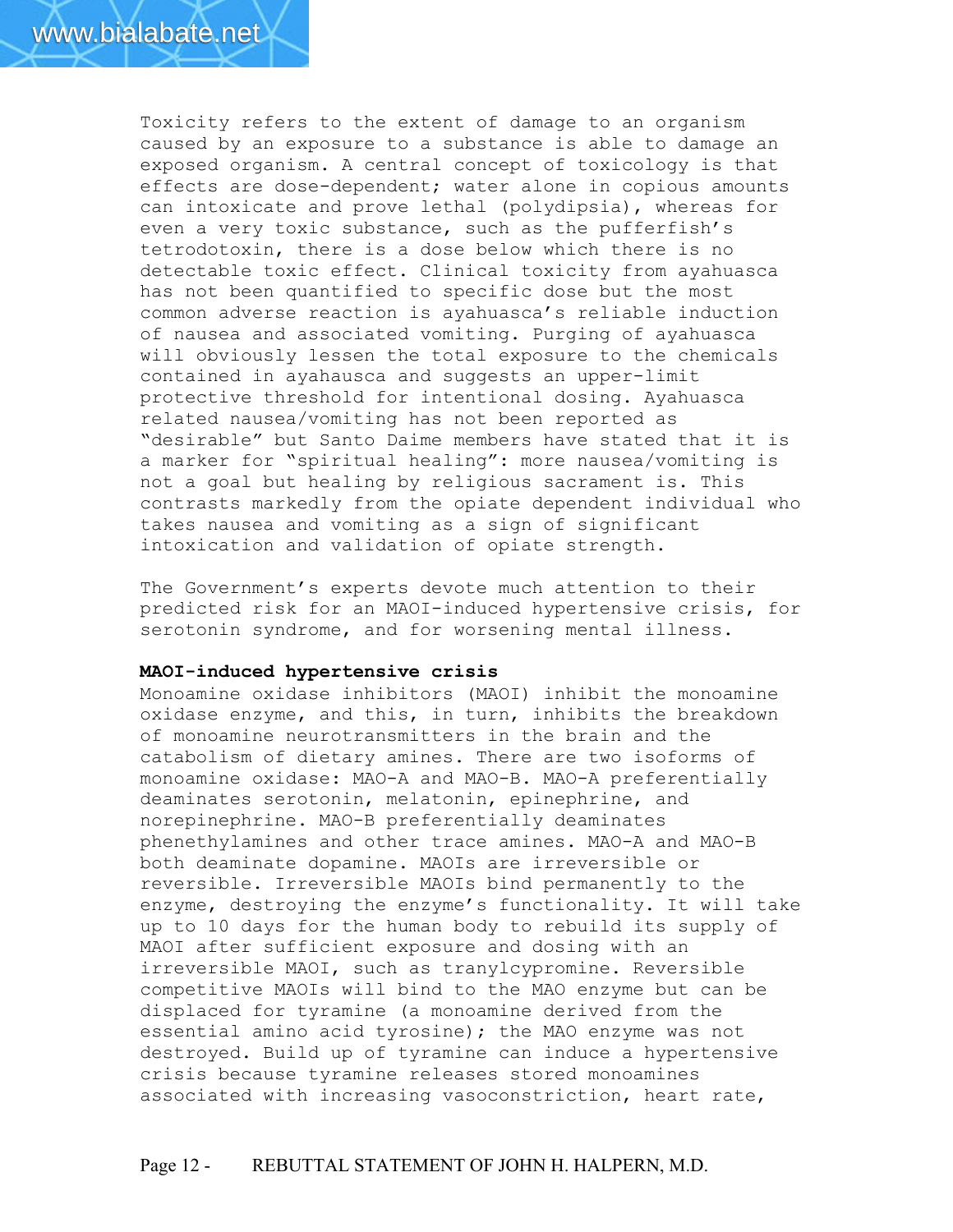and blood pressure: the "tyramine pressor response." In sufficient amount, tyramine alone without any MAOI can still induce this pressor response. MAO-A more than MAO-B is needed to decrease circulating tyramine levels.

Reversible inhibition of MAO-A is termed "RIMA" and it is important to distinguish RIMAs from the irreversible MAOIs, especially in any discussion about risk for tyramine hypertensive crisis (see Appendix 1). Why? Because the risks for hypertensive crisis from a tyramine-rich diet plus ayahuasca as described by the Government's experts are described as if ayahuasca contains irreversible MAOI activity. In fact, the beta-carbolines (harmine, harmaline, 1,2,3,4-tetrahydroharmine) contained in ayahuasca are RIMAs only. Ayahuasca does not irreversibly inhibit MAO. Hypertensive crisis is much less likely with a RIMA<sup>xxv</sup> because, again, tyramine may compete to displace the RIMAs and so a toxic build-up of tyramine is plausible but unlikely except for individuals who might consume a large amount of tyramine-rich foods immediately after ayahuasca consumption. Santo Daime members do not eat right after ingestion of their sacrament: this alone may be why there are no reports in the literature of hospitalization or death from a tyramine hypertensive crisis. RIMAs that are used as medicines do not come with specific dietary restrictions against tyramine. xxvi Moreover, if tyramine is absorbed in the presence of a RIMA, MAO-B remains active to degrade tyramine in addition to tyramine having a higher affinity for MAO-A than the RIMA that is competitively blocking MAO-A activity.

#### **MAOIs and serotonin syndrome**

Serotonin syndrome may prove lethal and is a well-known complication from the combination of irreversible MAOIs with, for example, SSRI antidepressants. Serotonin syndrome is not drug dose-dependent and sometimes occurs from monotherapy. The half-life of the drugs involved will determine the duration of risk for the development of the syndrome, which is thought to result from overstimulation of CNS serotonin receptors and/or increase synaptic serotonin levels. MAO is an important enzyme pathway for the degradation and control of CNS serotonin levels, but there are several other pathways, as well. Elevated levels of serotonin in the CNS from an SSRI combined with an MAOI blocking serotonin degradation may lead to serotonin syndrome, which is characterized by altered mental status, agitation, myoclonus, hyperreflexia, diaphoresis, tremor,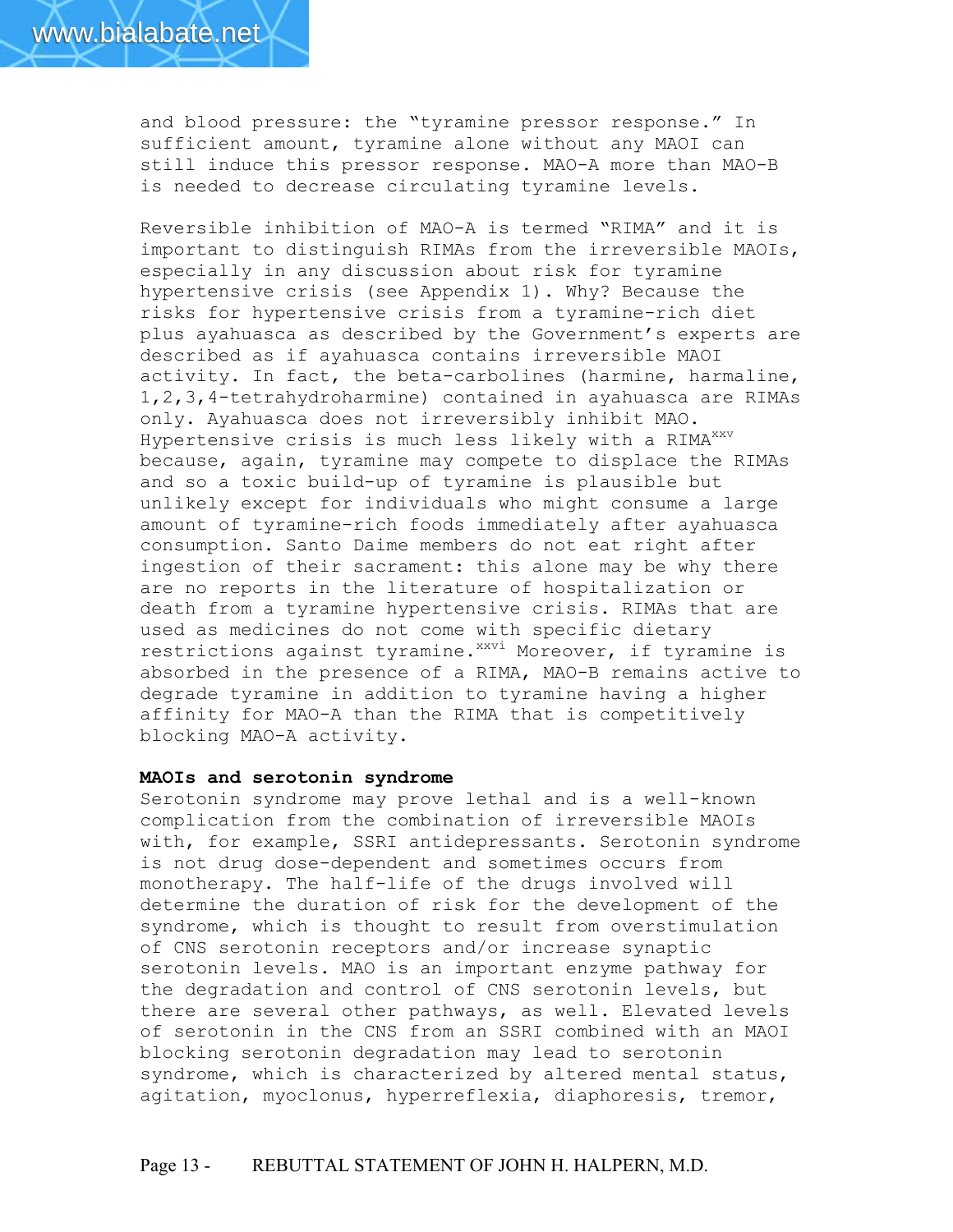diahrrhea, and incoordination. If untreated, patients may develop rhabdomyolysis, renal dysfunction, hepatic dysfunction, disseminated intravascular coagulopathy, lactic acidosis, myoglobinuria, or respiratory distress syndrome. Symptoms of serotonin syndrome develop within minutes to hours after exposure to the offending agent(s).<sup>xxvii</sup>

Serotonin syndrome has not been yet been reported from ayahuasca or from ayahuasca taken in combination with drugs known to overstimulate serotonin receptors. The use of ayahuasca by individuals taking an SSRI has been cautioned against because the risk of combination of an SSRI with an irreversible MAOI can prove lethal (even though no irreversible MAOI is contained in ayahuasca). The one peer reviewed paper to focus on ayahuasca and serotonin syndrome, however, is a theoretical report without any clinical evidence of occurrence, xxviii though Government expert Dr. Frankenheim cites this paper as confirmation of "acute toxicity." Actual risk of serotonin syndrome from RIMA ingestion is considered decreased in comparison to irreversible MAOIs. XXIX Government expert Dr. Kosten states, "The serotonergic actions of ayahuasca are substantial and can produce a serotonin syndrome in Church participants." In support of this claim, Dr. Kosten cites a 2005 NEJM article,<sup>xxx</sup> but further review reveals that he misinterprets this paper. Neither the text nor the figures of the NEJM paper mention ayahuasca at all. In fact, the NEJM article relied upon by Kosten attributes serotonin syndrome to drugs used in combination with the synthetic potent serotonin releasing agent and hallucinogen 5-MeO-DMT – which is not found in Daime. I confirmed Dr. Kosten's mistake by consulting the first author of the NEJM paper, who is a research colleague and collaborator of mine.

If beta-carboline RIMAs as contained in ayahuasca could lead to serotonin syndrome and/or a serious tyraminemediated hypertensive crisis, it would stand to reason that exposure to these RIMA compounds would, independent of ayahuasca exposure, also result in instances of serotonin syndrome and hypertensive crisis. Indeed, all beta carbolines have high affinity toward MAO-A enzyme as RIMAs.<sup>xxxi</sup> But serotonin syndrome and hypertensive crisis are not routinely reported from beta-carboline ingestion, even though beta-carbolines are routinely found in our diets (high concentrations are found in coffee, well cooked meats, and raisins, as examples) and are produced in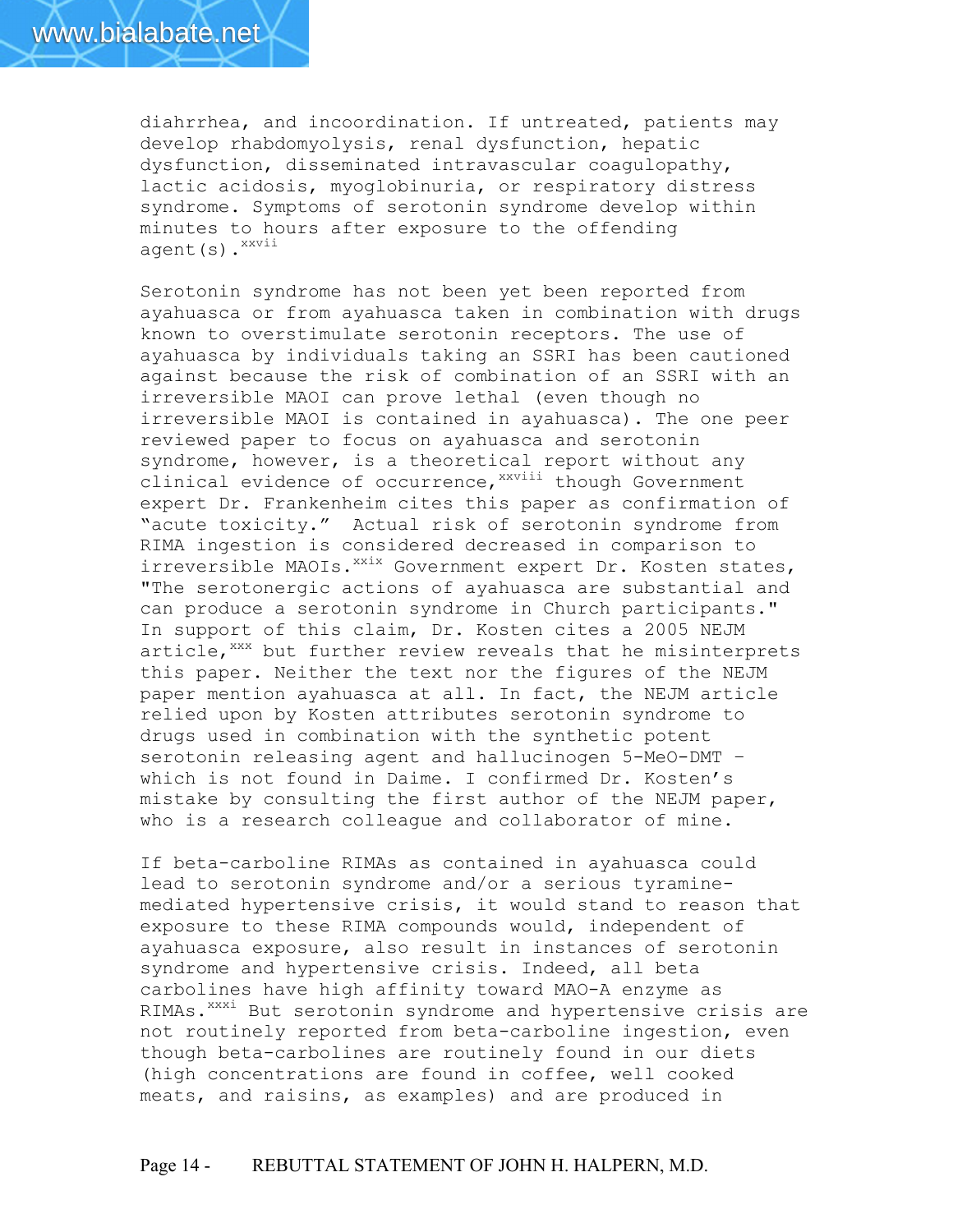tobacco smoke. xxxii, xxxiii, xxxiv One research study scanned 16 tobacco smokers versus 15 nonsmokers with positron emission tomography (PET) to evaluate MAO-A inhibition and showed that "tobacco smoke exposure is associated with a marked reduction in brain MAO A, and this reduction is about half of that produced by a brief treatment with tranylcypromine."<sup>xxxv</sup> Tranylcypromine is an irreversible nonselective MAOI antidepressant known to be contraindicated with an SSRI. If people typically are exposed to betacarbolines, including those contained in ayahuasca, tobacco smoking and those common foods would likely have been identified already as contraindicated to SSRI use. Instead, there is no such evidence of dietary or tobacco contraindications to SSRI use. The scientific foundation for the Government's experts raising extreme concerns about exposure to the beta-carbolines of ayahuasca – appears woefully insufficient to so conclude. The lack of reports on serotonin syndrome or hypertensive crisis mediated by ayahuasca and the relative rarity for these conditions to be otherwise encountered in medicine strongly indicate that these risks are extremely rare, if ever, encountered.

#### **Ayahuasca and worsening mental illness**

Government experts theorize multiple psychiatric harms from ayahuasca use but as noted above they fail to cite any research of ayahuasca use supportive of their opinions and they fail to consider evidence that sacramental ayahuasca can and is safely consummed within a religious setting. There are no reports in the literature of ayahuasca causing hallucinogen persisting perception disorder (HPPD), yet the Government's expert do offer this as plausible without offering any quantification on just how common such a disorder would be estimated within the ayahuasca religions. In the general population, HPPD is only very rarely encountered (one group estimated HPPD occurs in 1 in 50,000 LSD users). XXXVi Government experts' concerns for other psychiatric complications from ayahuasca appear similarly lacking in substantiating data. Serious side-effects can occur from almost any activity but that does not inform on the likelihood of occurrence. As noted above, out of millions of emergency room visits resulting from drug abuse, hallucinogens are identified only in the tens of thousands despite over 1 million Americans trying a hallucinogen for the first time in their life each year. Rather than avoid psychiatric care, my evaluation of active members of CHLQ identified a majority clearly identifying improved mental and physical health and the two members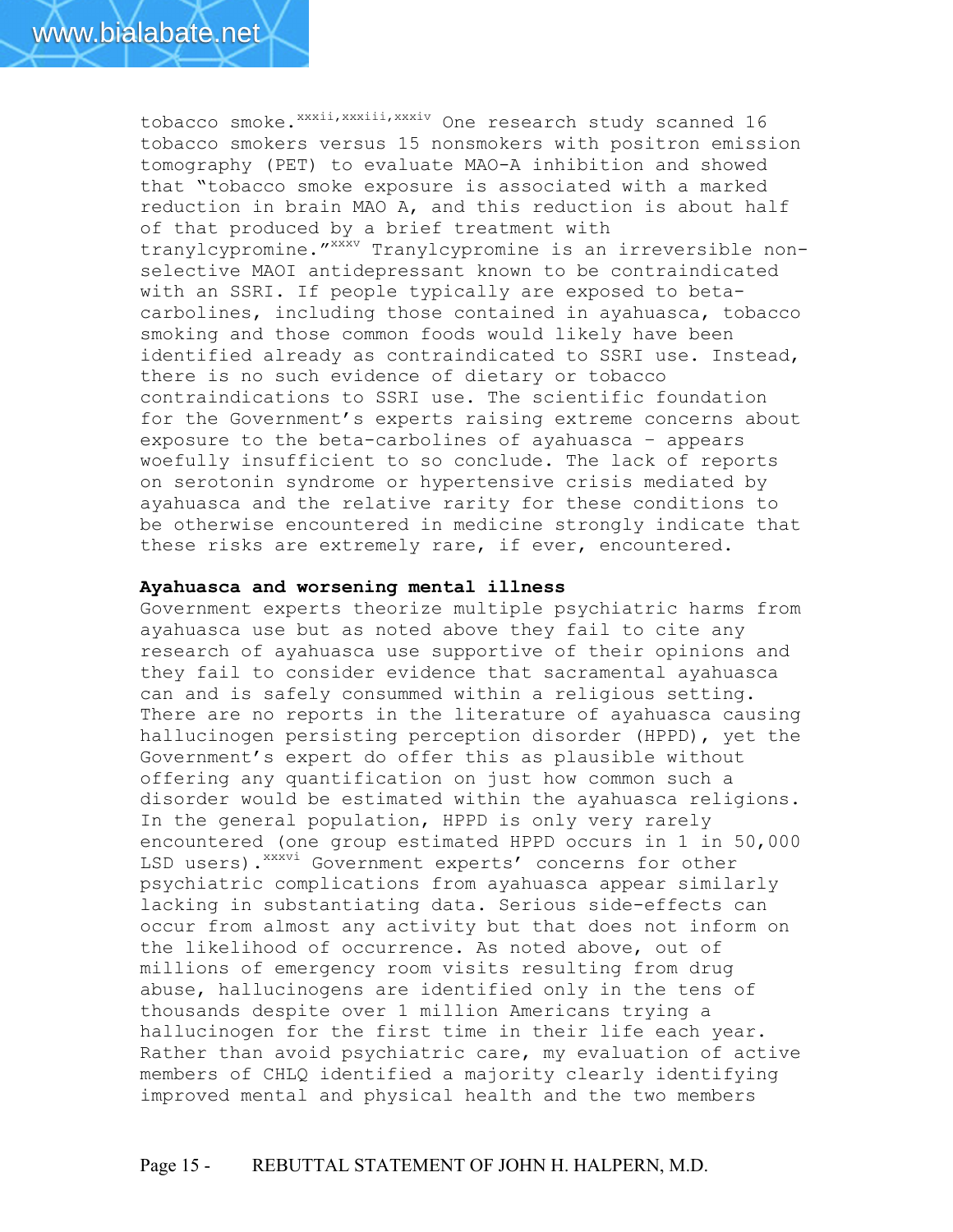with history of bipolar disorder or serious anxiety disorder similarly describe ongoing improvements as well as continue to obtain mental health care from a psychiatrist physician. Skeptics cannot invalidate these findings by opinion but replication or improved methodological studies may find harms where my initial report does not: that is why clear disclaimers of study limitations were presented in the paper's abstract and carefully reviewed in the discussion. Rather than hunt for biases, I would encourage these skeptics to consider the possibility that members of the Santo Daime are much as I observed: healthy and "normal." It is naïve to presume that the practicing clinical psychiatrists who conducted these evaluations of the Santo Daime could be universally gamed into completely baseless findings of wellbeing.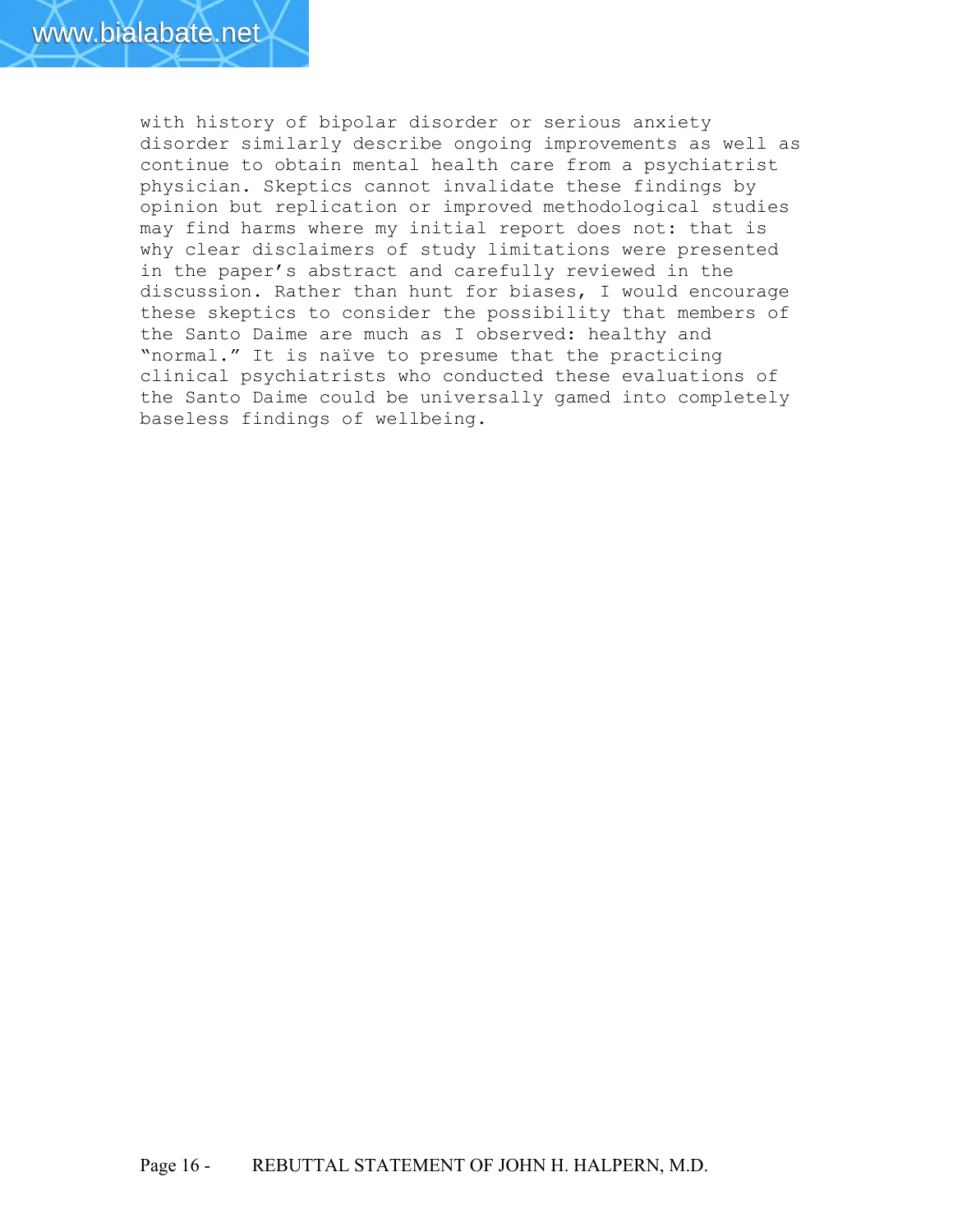The statements set forth in this document are my own and are based on my education and experience. Pursuant to 28 USC § 1746, I declare under penalty of perjury that the foregoing is true and correct.

DATED this 9<sup>th</sup> day of January, 2009 John H. Halpern, M.D.

<sup>1</sup> El-Mallakh RS, Halpern JH, Abraham HD (2003). Substance Abuse: Hallucinogen- and MDMA-Related Disorders (Chapter 57). In: eds., Tasman A, Lieberman J, Kay J. Psychiatry. 2<sup>nd</sup> edition. London: John Wiley & Sons, pp. 1046-1065.

<sup>2</sup> El-Mallakh RS, Halpern JH, Abraham HD (2008). Substance Abuse: Hallucinogen- and MDMA-Related Disorders (Chapter 60). In: eds., Tasman A, Maj M, First MB, Kay J, Lieberman JA. Psychiatry. 3<sup>rd</sup> edition. London: John Wiley & Sons, pp.  $1100 - 1126$ .

<sup>3</sup> Suzuki J, Halpern JH, Passie T, Huertas PE. Hallucinogens and Dissociative Drugs (Chapter 20). In: Cohen LM, Collins FL, Young AM, McCharque DE, Leffingwell TR, editors. The Pharmacology and Treatment of Substance Abuse: An Evidence Based Approach. London: Taylor & Francis, in press, 2009.

<sup>4</sup> Halpern JH, Passie T, Huertas PE, Suzuki J. Hallucinogens. Johnson BA, editor. Addiction Medicine: Science and Practice, Heidelberg: Springer-Verlag, in press, 2009.

<sup>5</sup> Halpern JH, Suzuki J, Huertas PE, Passie T. Hallucinogen Abuse and Dependence. Stolerman I, editor-in-chief. Encyclopedia of Psychopharmacology, Heidelberg: Springer-Verlag, in press, 2009.

<sup>6</sup> Halpern JH, Sherwood AR, Hudson JI, Yurgelun-Todd D, Pope HG Jr (2005). Psychological and cognitive effects of longterm peyote use among Native Americans. Biol Psychiatry  $58:624-631.$ 

Page 17 - REBUTTAL STATEMENT OF JOHN H. HALPERN, M.D.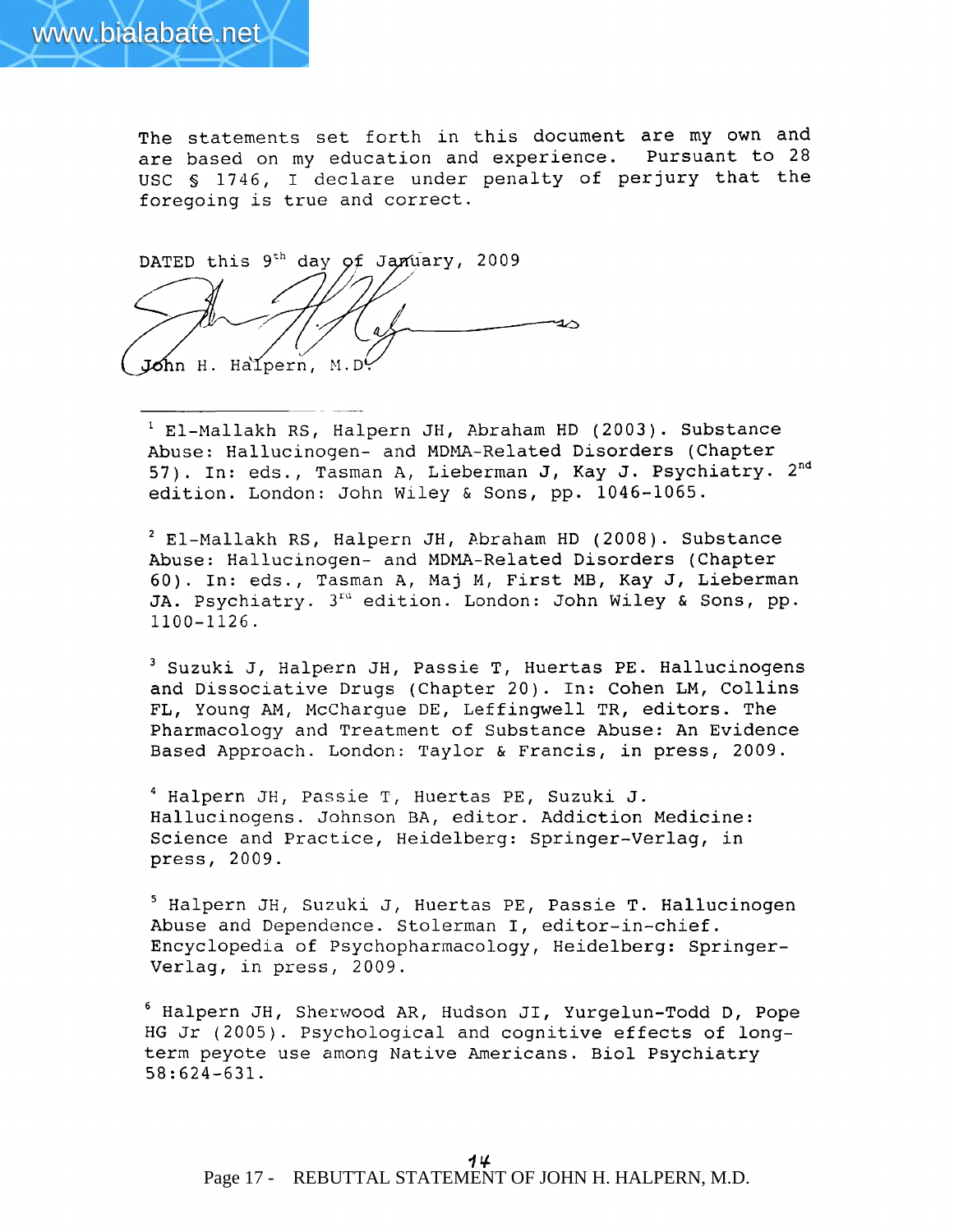

 $\overline{a}$ 

vii Halpern JH, Sherwood AR, Passie T, Blackwell KC, Ruttenber AJ (2008). Evidence of health and safety in american members of a religion who Use a hallucinogenic sacrament. Med Sci Monit 14(8): SR15-22.

viii Halpern JH (2003). Hallucinogens: an update. Curr Psychiatry Rep 5(5):347-354. See section, "Hallucinogens sometimes are genuine religious sacraments?," pp. 351-352.

<sup>ix</sup> Halpern JH (2004). Hallucinogens and dissociative agents naturally growing in the United States. Pharmacol Therapeut 102(2):131-138. See section, "10. Special legal issue: When sacramental religious use is permitted," pp. 136-138.

<sup>x</sup> Halpern JH, Sewell RA (2005). Hallucinogenic botanicals of America: a growing need for focused drug education and research. Life Sci 78(5):519-526. See section, "Religious use in the US," pp. 523-524.

xi Halpern JH. Lecture and Discussant. Workshop: "Psychoactive Botanical Products." Office of Dietary Supplements & National Institute on Drug Abuse, Rockville, MD, 9/9/03.

<sup>xii</sup> Halpern JH. Lecture and Discussant. Workshop: "Naturceuticals (Natural Products), Nutraceuticals, Herbal Botanicals, and Psychoactives: Drug Discovery and Drug-Drug Interactions." National Institute on Drug Abuse, Baltimore, MD, 11/05/04.

xiii Faillace LA, Szara S (1968). Hallucinogenic drugs: influence of mental set and setting. Dis Nerv Syst 29(2):124-126.

<sup>xiv</sup> Zinberg NE (1986). Drug, Set, and Setting: The Basis for Controlled Intoxicant Use. Yale University Press, New Haven, CT.

 $X^V$  Eisner B (1997). Set, setting, and matrix. J Psychoactive Drugs, 29(2):213-216.

<sup>xvi</sup> Ginzel KH, Mayer-Gross W (1957). Prevention of psychological effects of d-lysergic acid diethylamide (LSD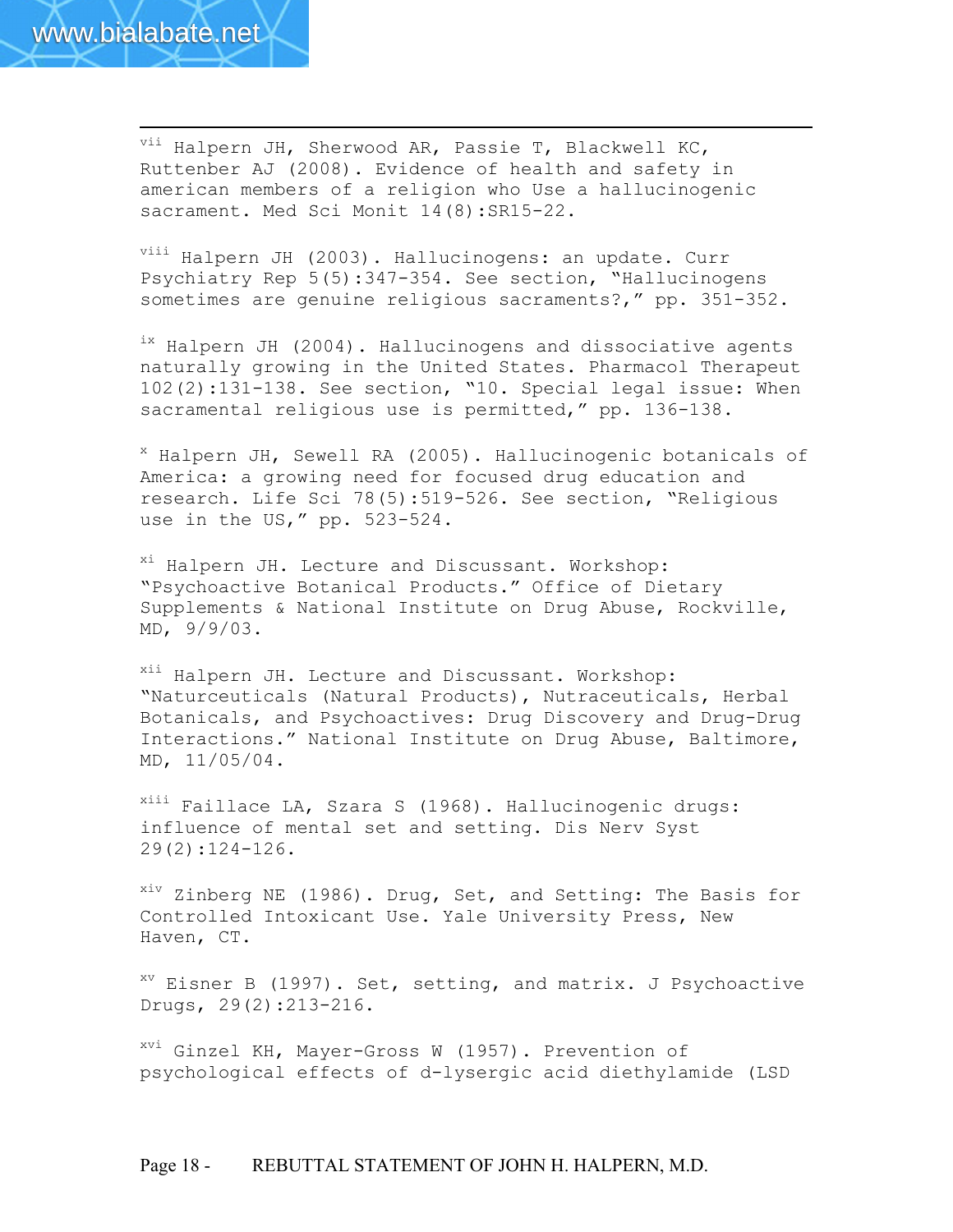$\overline{a}$ 

25) by its 2-brom derivative (BOL 148). Nature 178(4526):210.

xvii Isbell H, Miner EJ, Logan CR (1959). Cross tolerance between D-2-brom-lysergic acid diethylamide (BOL-148) and the D-diethylamide of lysergic acid (LSD-25). Psychopharmacologia 1:109-116.

xviii Balestrieri A, Fontanari D (1959). Acquired and crossed tolerance to mescaline, LSD-25, and BOL-148. Arch Gen Psychiatry 1(3):279-282.

 $x$ <sup>ix</sup> Gillin JC, Wyatt RJ (1976). Evidence for and against the involvement of N,N-dimethyl-tryptamine (DMT) and 5-methoxy-N,N-dimethyltryptamine (5-MeO-DMT) in schizophrenia. Psychopharmacol Bull 12:12-13.

xx Jacob MS, Presti DE (2005). Endogenous psychoactive tryptamines reconsidered: an anxiolytic role for dimethyltryptamine. Med Hypotheses 64(5):930-937.

<sup>xxi</sup> SAMHSA, Office of Applied Studies (2007). Results from the 2006 National Survey on Drug Use and Health: National Findings. NSDUH Series H-32, DHHS Publication No. SMA 07- 4293, Rockville, MD.

xxii SAMHSA, Office of Applied Studies (2007). Drug Abuse Warning Network, 2005: National Estimates of Drug-Related Emergency Department Visits. DAWN Series D-29, DHHS Publication No. SMA 07-4256, Rockville, MD.

xxiii Nutt D, King LA, Saulsbury W, Blakemore C (2007). Development of a rational scale to assess the harm of drugs of potential misuse. Lancet 369(9566):1047-1053.

xxiv Szara, S (1957). The comparison of the psychotic effect of tryptamine derivatives with the effects of mescaline and LSD-25 in self-experiments. In Psychotropic Drugs, eds. Garattini S, Ghetti V. New York: Elsevier, pp. 460-467.

xxv Yamada M, Yasuhara H (2004). Clinical pharmacology of MAO inhibitors: safety and future. Neurotoxicol 25(1):215- 221.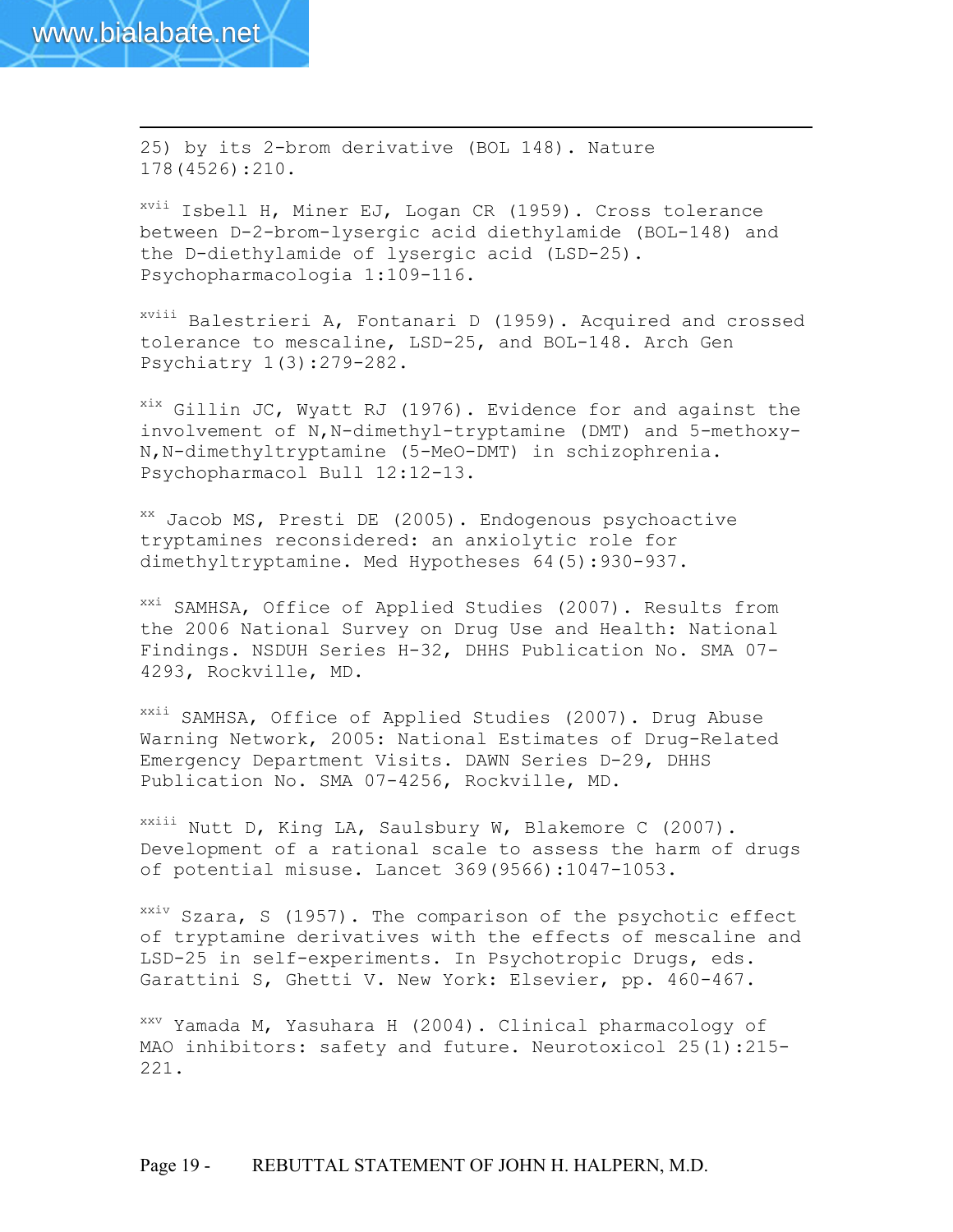

 $\overline{a}$ 

xxvi Amrein R, Hetzel W, Stabl M, Schmid-Burgk W (1992). RIMA: a safe concept in the treatment of depression with moclobemide. Can J Psychiatry 37 Suppl 1:7-11.

xxvii Stork CM(2002). Serotonin reuptake inhibitors and atypical antidepressants. In Goldfrank's Toxicologic Emergencies,  $7^{th}$  Ed., eds. Goldfrank LR, Flomenbaum NE, Nelson LS, Howland MA, Hoffman RS. New York: McGraw-Hill Professional, pp. 865-874.

xxviii Callaway JC and Grob CS (1998). Ayahuasca preparations and serotonin reuptake inhibitors: a potential combination for adverse interaction. J Psychoactive Drugs 30(4):367- 369.

xxix Hilton SE, Maradit H, Moller HJ (1997). Serotonin syndrome and drug combinations: focus on MAOI and RIMA. Eur Arch Psychiatry Clin Neurosci 247(3):113-119.

xxx Boyer EW, Shannon M (2005). The serotonin syndrome. NEJM 352(11):1112-1120.

xxxi Kim H, Sablin SO, Ramsay RR (1997). Inhibition of monoamine oxidase A by β-carboline derivatives. Arch Biochem Biophysics 337(1):137-142.

xxxii Herraiz T(2004). Relative exposure to beta-carbolines norharman and harman from foods and tobacco smoke. Food Addit Contam 21(11):1041-1050.

xxxiii Herraiz T, Chaparro C (2005). Human monoamine oxidase is inhibited by tobacco smoke: Beta-carboline alkaloids act as potent and reversible inhibitors. Biochem Biophys Res Commun 326(2):378-386.

<sup>xxxiv</sup> Herraiz T (2007). Identification and Occurrence of  $\beta$ -Carboline Alkaloids in Raisins and Inhibition of Monoamine Oxidase (MAO). J Agric Food Chem 55(21):8534–8540.

xxxv Fowler JS, Volkow ND, Wang, GJ, Pappas N, Logan J, Shea C, Alexoff D, MacGregor RR, Schlyer DJ, Zezulkova I, Wolf AP (1996). Brain monoamine oxidase A inhibition in cigarette smokers. Proc Natl Acad Sci USA 93(24):14065- 14069.